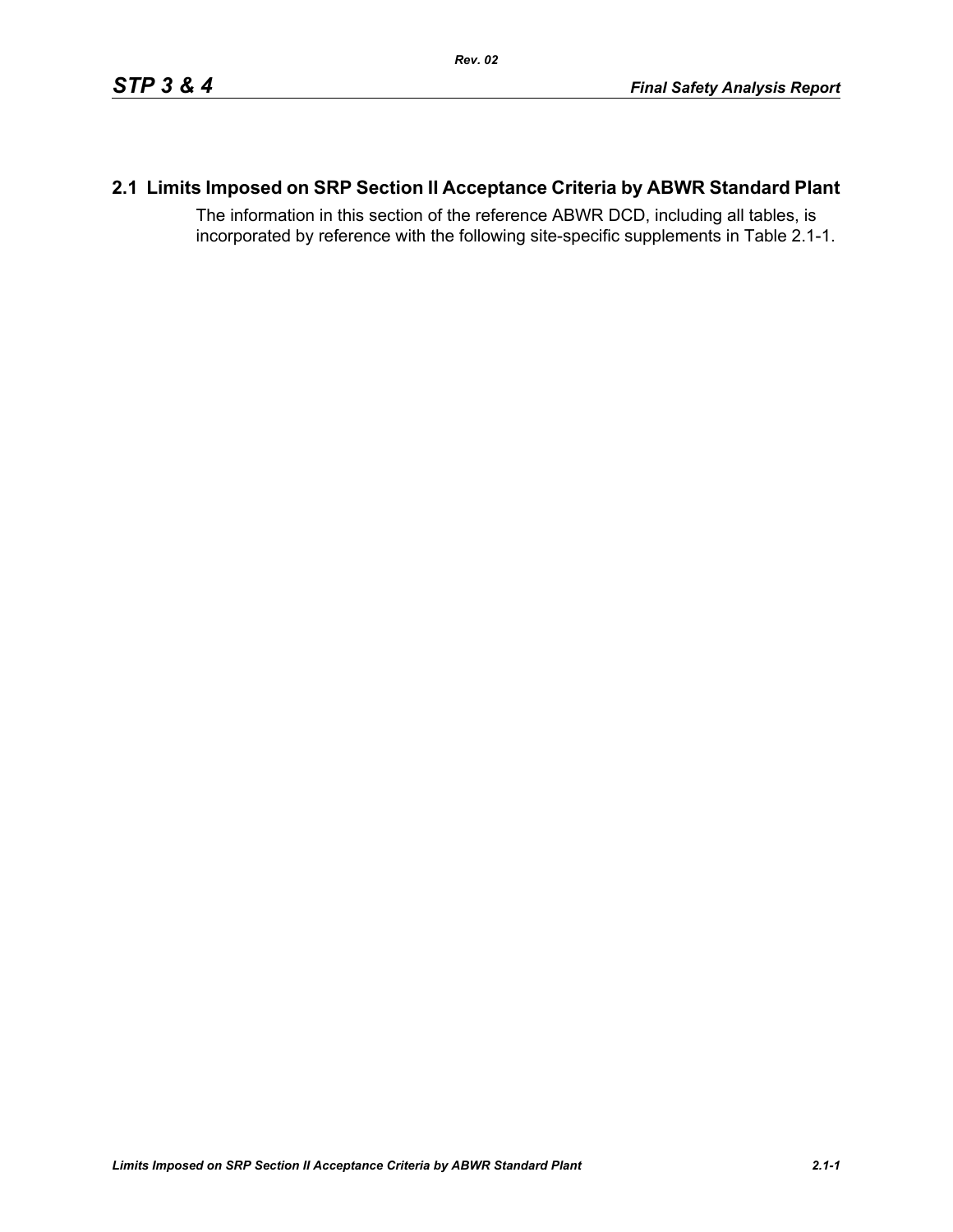## **Table 2.1-1 Limits Imposed on SRP Section II Acceptance Criteria by ABWR Design**

<span id="page-1-0"></span>The supplementary information, provided in the column marked "Discussion," consists of a statement as to whether the SRP limits specified for the reference ABWR design are met for the STP 3 & 4 site, and a roadmap to the FSAR sections where further discussion is provided.

| <b>SRP</b>                                                       |                                                                   |                                                                                                                                                                                                                                                                            |                                                                                                                                                                                                                                                                                                                                                       |
|------------------------------------------------------------------|-------------------------------------------------------------------|----------------------------------------------------------------------------------------------------------------------------------------------------------------------------------------------------------------------------------------------------------------------------|-------------------------------------------------------------------------------------------------------------------------------------------------------------------------------------------------------------------------------------------------------------------------------------------------------------------------------------------------------|
| <b>Section</b>                                                   | <b>Subject</b>                                                    | Limits                                                                                                                                                                                                                                                                     | <b>Discussion</b>                                                                                                                                                                                                                                                                                                                                     |
|                                                                  | <b>Geography and Demography</b>                                   |                                                                                                                                                                                                                                                                            |                                                                                                                                                                                                                                                                                                                                                       |
| 2.1.1                                                            | Site Location and<br>Description                                  | None                                                                                                                                                                                                                                                                       | N/A                                                                                                                                                                                                                                                                                                                                                   |
| 2.1.2                                                            | <b>Exclusion Area</b><br>Authority and<br>Control                 | <b>None</b>                                                                                                                                                                                                                                                                | N/A                                                                                                                                                                                                                                                                                                                                                   |
| 2.1.3                                                            | Population<br><b>Distribution</b>                                 | None                                                                                                                                                                                                                                                                       | N/A                                                                                                                                                                                                                                                                                                                                                   |
| <b>Nearby Industrial, Transportation and Military Facilities</b> |                                                                   |                                                                                                                                                                                                                                                                            |                                                                                                                                                                                                                                                                                                                                                       |
| $2.2.1 -$<br>2.2.2                                               | Identification of<br><b>Potential Hazards</b><br>in Site Vicinity | Identify potential hazards in the site<br>vicinity that have a probability of<br>occurrence $>10^{-7}$ per year which<br>produce:<br>(1) missiles more energetic than the<br>tornado missile spectra, or<br>(2) pressure effects in excess of the<br>design basis tornado. | The potential external hazards<br>in the vicinity of the STP site are<br>identified in Subsections 2.2S.1<br>and 2.2S.2. The only potential<br>external hazard identified with a<br>frequency near 1 x 10 <sup>-7</sup> was an<br>aircraft accident with a<br>conservatively calculated total<br>impact frequency of 1.16 $\times$ 10 <sup>-7</sup> . |
| 2.2.3                                                            | Evaluation of<br><b>Potential Accidents</b>                       | Evaluate only those potential<br>hazards identified above.                                                                                                                                                                                                                 | An evaluation of the aircraft<br>hazards that could impact the<br>STP site is provided in<br>Subsection 2.2S.2.7.2. Although<br>no other external hazards<br>approach a frequency of 1 x 10 <sup>-</sup><br><sup>7</sup> , other potential external<br>hazards in the vicinity of the<br>STP site are discussed in<br>Subsection 2.2S.3.              |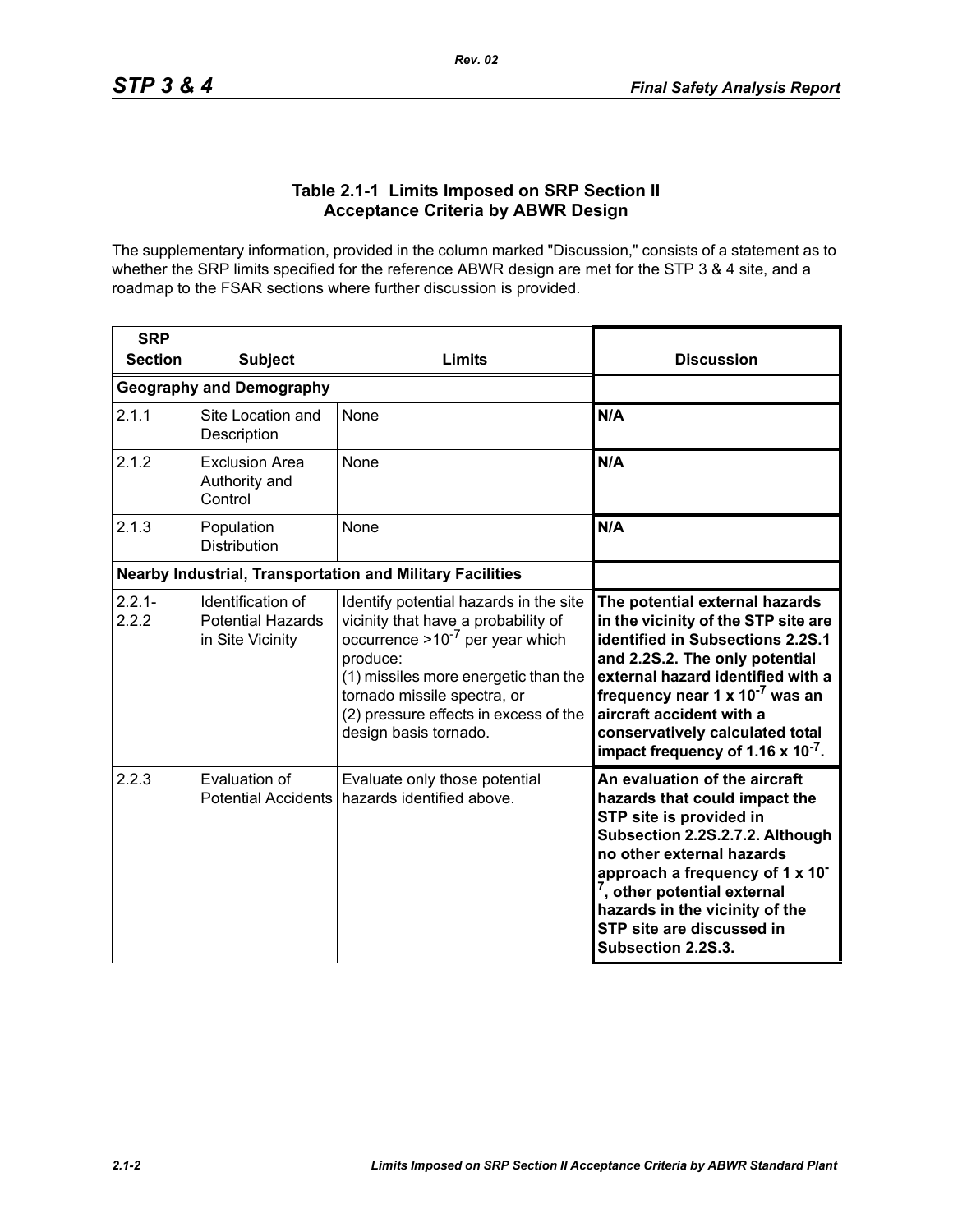| <b>SRP</b><br><b>Section</b> | <b>Subject</b>                                                                                         | Limits                                                                                                                                                                                                                                                                                          | <b>Discussion</b>                                                                                                                                                                                                                                                                                                                                                                                                                                                          |
|------------------------------|--------------------------------------------------------------------------------------------------------|-------------------------------------------------------------------------------------------------------------------------------------------------------------------------------------------------------------------------------------------------------------------------------------------------|----------------------------------------------------------------------------------------------------------------------------------------------------------------------------------------------------------------------------------------------------------------------------------------------------------------------------------------------------------------------------------------------------------------------------------------------------------------------------|
| <b>Meteorology</b>           |                                                                                                        |                                                                                                                                                                                                                                                                                                 |                                                                                                                                                                                                                                                                                                                                                                                                                                                                            |
| 2.3.1                        | Regional<br>Climatology                                                                                | Per Table 2.0-1.                                                                                                                                                                                                                                                                                | The ABWR site parameters<br>specified in Table 2.0-1 envelop<br>the STP site-specific<br>characteristics related to<br>regional climatology, with the<br>following exceptions, maximum<br>rainfall rate and ambient design<br>temperatures relative to three of<br>the wet-bulb exceedance<br>values. These departures are<br>discussed in Table 2.0-2 (see<br>also STP DEP T1 5.0-1).<br>Further details on regional<br>climatology are provided in<br>Subsection 2.3S.1. |
| 2.3.2                        | Local Meteorology                                                                                      | None                                                                                                                                                                                                                                                                                            | N/A                                                                                                                                                                                                                                                                                                                                                                                                                                                                        |
| 2.3.3                        | Onsite<br>Meteorological<br>Measurements<br>Program                                                    | None                                                                                                                                                                                                                                                                                            | N/A                                                                                                                                                                                                                                                                                                                                                                                                                                                                        |
| 2.3.4                        | Short-Term<br><b>Diffusion</b><br><b>Estimates for</b><br>Accidental<br>Atmospheric<br><b>Releases</b> | Show that the site meteorological<br>dispersion values as calculated in<br>accordance with Regulatory Guide<br>1.145, and compared to dose<br>values given in Chapter 15, result in<br>doses less than stipulated in 10<br>CFR 100 and the applicable<br>portions of SRP Sections 11 and<br>15. | The design basis accident<br>doses calculated based on the<br><b>STP site meteorological</b><br>dispersion values are<br>discussed in Subsections 15.2,<br>15.56, and 15.7. The calculated<br>doses meet the dose limits<br>specified in 10 CFR 100.                                                                                                                                                                                                                       |
| 2.3.5                        | Long-Term<br>Diffusion<br><b>Estimates</b>                                                             | None                                                                                                                                                                                                                                                                                            | N/A                                                                                                                                                                                                                                                                                                                                                                                                                                                                        |
| <b>Hydrology Engineering</b> |                                                                                                        |                                                                                                                                                                                                                                                                                                 |                                                                                                                                                                                                                                                                                                                                                                                                                                                                            |
| 2.4.1                        | Hydraulic<br>Description                                                                               | Per Table 2.0-1.                                                                                                                                                                                                                                                                                | The ABWR site parameters<br>specified in Table 2.0-1 envelop<br>the STP site-specific<br>characteristics related to<br>hydrology. Further details are<br>provided in Subsection 2.4S.1.                                                                                                                                                                                                                                                                                    |

## **Table 2.1-1 Limits Imposed on SRP Section II Acceptance Criteria by ABWR Design**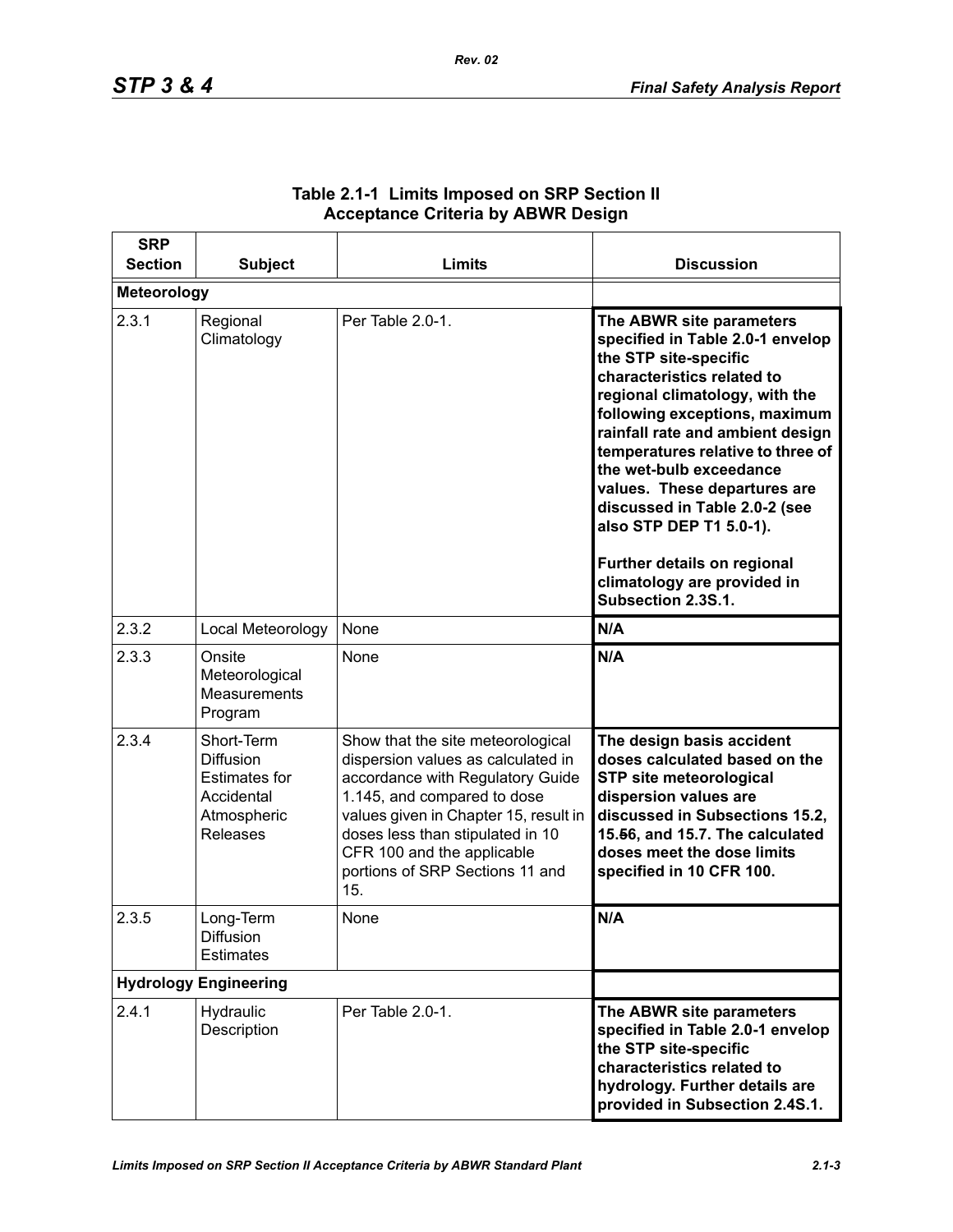| <b>SRP</b><br><b>Section</b> | <b>Subject</b>                                                    | Limits                                                                                                                                                       | <b>Discussion</b>                                                                                                                                                                                                                                                                                                                                 |
|------------------------------|-------------------------------------------------------------------|--------------------------------------------------------------------------------------------------------------------------------------------------------------|---------------------------------------------------------------------------------------------------------------------------------------------------------------------------------------------------------------------------------------------------------------------------------------------------------------------------------------------------|
| 2.4.2                        | Floods                                                            | Per Table 2.0-1.                                                                                                                                             | The maximum flood level for the<br>STP site is discussed in<br><b>Subsections 2.4S.2 and 2.4S.4</b><br>(see also Table 2.0-2 and STP<br>DEP T1 5.0-1). Site-specific<br>flood protection measures are<br>described in Subsection<br>3.4.1.1.1.                                                                                                    |
| 2.4.3                        | Probable<br>Maximum Flood on<br>Streams and<br><b>Rivers</b>      | None                                                                                                                                                         | N/A                                                                                                                                                                                                                                                                                                                                               |
| 2.4.4                        | <b>Potential Dam</b><br><b>Failures</b><br>Seismically<br>Induced | Demonstrate that failure of existing<br>and potential upstream or<br>downstream water control<br>structures will not exceed flooding<br>30.5 cm below grade. | <b>Failure of the Main Cooling</b><br>Reservoir (MCR) would result in<br>the worst case flood level, and<br>exceeds the SRP limit for the<br>reference ABWR design as<br>discussed in Subsection 2.4S.4<br>see also Table 2.0-2 and STP<br>DEP T1 5.0-1). Site-specific<br>flood protection measures are<br>described in Subsection<br>3.4.1.1.1. |
| 2.4.5                        | Probable<br>Maximum Surge<br>and Seiche<br>Flooding               | Probable maximum surge and<br>seiche flooding level 30.5 cm below<br>grade.                                                                                  | The probable maximum surge<br>flooding level is within the SRP<br>limit for the reference ABWR<br>design. Flooding due to seiche<br>effects is considered<br>insignificant at the STP site. See<br>Subsection 2.4S.5 for further<br>details.                                                                                                      |
| 2.4.6                        | Probable                                                          | Probable maximum tsunami<br>Maximum Tsunami   flooding level 30.5 cm below grade.                                                                            | The probable maximum tsunami<br>flooding level for the STP site is<br>within the SRP limit for the<br>reference ABWR design as<br>discussed in Subsection 2.4S.6.                                                                                                                                                                                 |
| 2.4.7                        | Ice Effects                                                       | None                                                                                                                                                         | N/A                                                                                                                                                                                                                                                                                                                                               |
| 2.4.8                        | <b>Cooling Water</b><br>Channels and<br>Reservoirs                | None                                                                                                                                                         | N/A                                                                                                                                                                                                                                                                                                                                               |
| 2.4.9                        | <b>Channel Diversion</b>                                          | None                                                                                                                                                         | N/A                                                                                                                                                                                                                                                                                                                                               |

## **Table 2.1-1 Limits Imposed on SRP Section II Acceptance Criteria by ABWR Design (Continued)**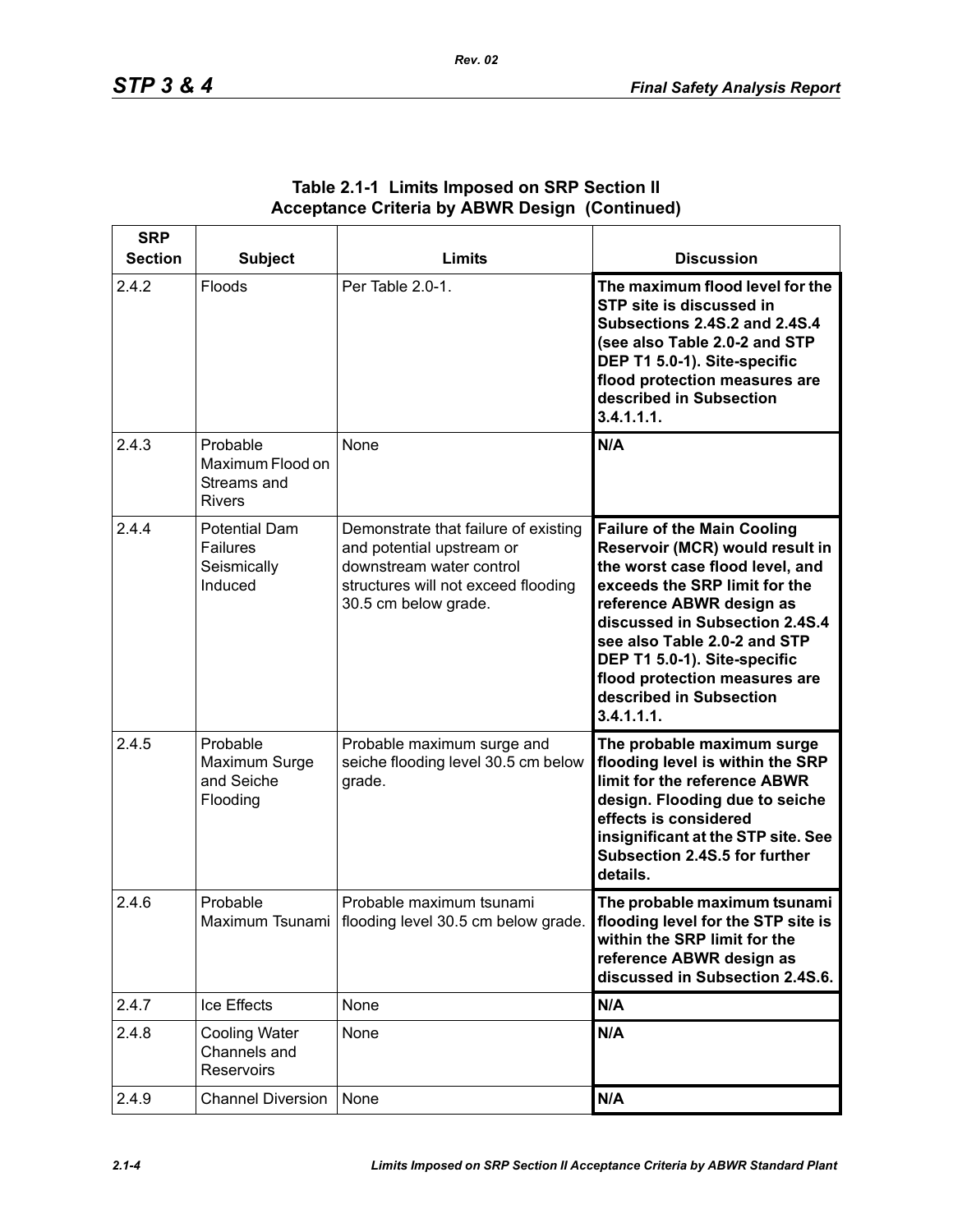| <b>SRP</b><br><b>Section</b> | <b>Subject</b>                                                                         | Limits           | <b>Discussion</b>                                                                                                                                                                                                                             |
|------------------------------|----------------------------------------------------------------------------------------|------------------|-----------------------------------------------------------------------------------------------------------------------------------------------------------------------------------------------------------------------------------------------|
| 2.4.10                       | Flooding<br>Protection<br>Requirements                                                 | <b>None</b>      | N/A                                                                                                                                                                                                                                           |
| 2.4.11                       | <b>Cooling Water</b><br>Supply                                                         | <b>None</b>      | N/A                                                                                                                                                                                                                                           |
| 2.4.12                       | Groundwater                                                                            | Per Table 2.0-1. | The groundwater depth in the<br>power block areas for STP 3 & 4<br>is below the maximum<br>groundwater level of 61 cm (2 ft)<br>below grade as specified in<br>Table 2.0-1. Further information<br>is provided in FSAR Subsection<br>2.4S.12. |
| 2.4.13                       | Accidental<br>Releases of Liquid<br><b>Effluent in Ground</b><br>and Surface<br>Waters | None             | N/A                                                                                                                                                                                                                                           |
| 2.4.14                       | Technical<br>Specifications and<br>Emergency<br>Operation<br>Requirement               | <b>None</b>      | N/A                                                                                                                                                                                                                                           |

#### **Table 2.1-1 Limits Imposed on SRP Section II Acceptance Criteria by ABWR Design (Continued)**